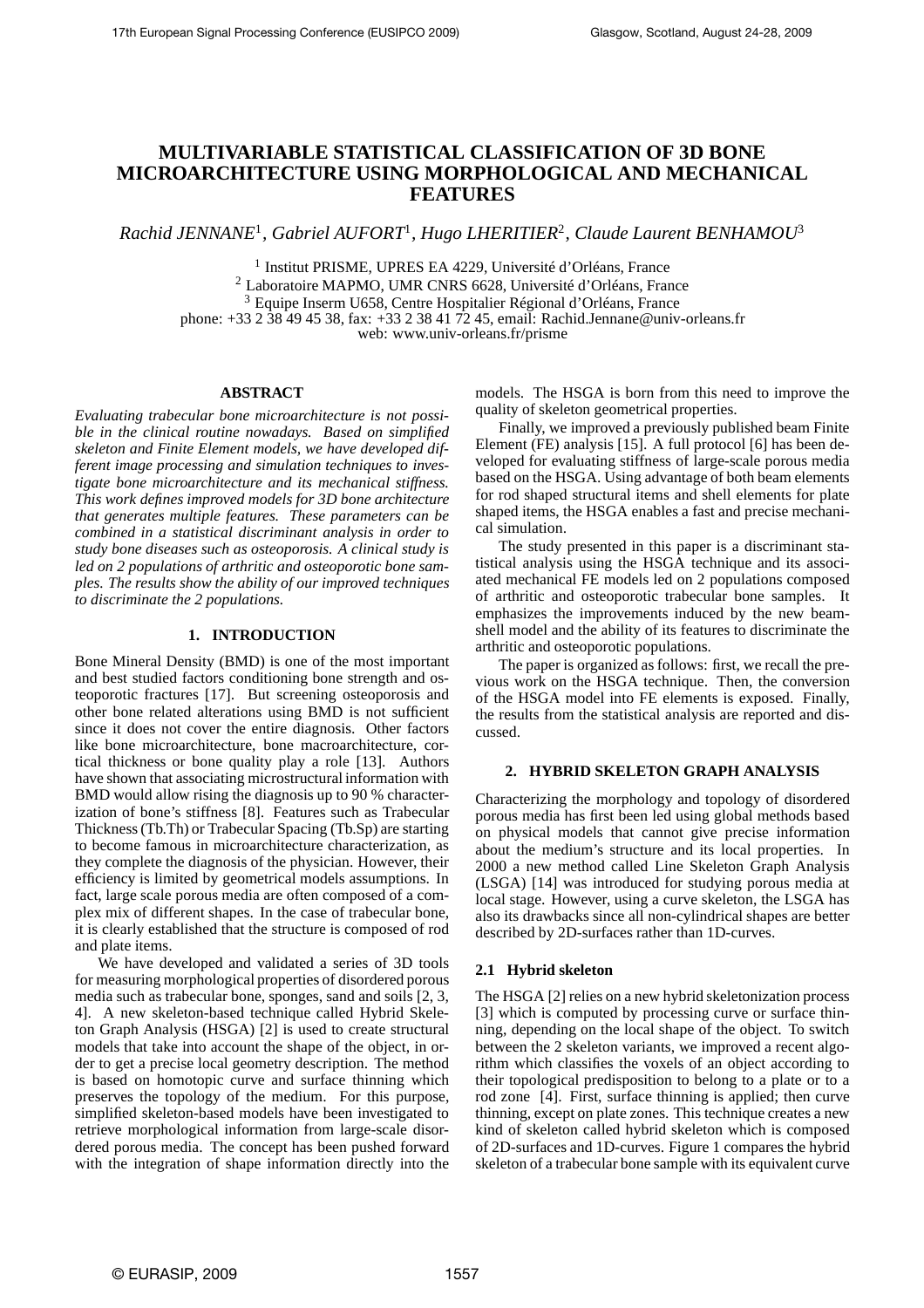

Figure 1: *A trabecular bone sample (a), its curve skeleton (b), surface skeleton (c) and hybrid skeleton stacked over the original object (d)*

and surface skeletons. The hybrid skeleton (Figure 1.d) models the plate zones by 2D-surfaces, which prevent the generation of parasite paths as can be seen on the curve skeleton (Figure 1.b). These imperfections are due to the curve skeletons sensitivity to the object surface irregularities. The hybrid skeleton also models rod zones by 1D-curves, on the contrary to the surface skeleton which does not erode rods enough (Figure 1.c). Furthermore, the hybrid thinning algorithm preserves connectivity which is an essential feature when characterizing porous media.

#### **2.2 Classification**

Once the hybrid skeleton has been computed, a classification step is applied to label each voxel of the skeleton according to its structural role. As in [14], 2 voxels of the solid phase are neighbors if they are 26-connex (i.e. they share at least one corner). Complementary, voxels of the pore phase are neighbors if they are 6-connex (i.e. they share at least a face). Two classes of voxels have been defined: "rods" and "plates". The classisfication step is illustrated on Figure 2.c.

#### **2.3 Individualization**

After classification, the role of each voxel in the skeleton can be determined. However, the rods and plates of the structure cannot be processed one by one, since they have not been extracted and individualized. To do so, all the information associated to one plate or rod must be gathered. This is the object of the final step of the HSGA. The individualization algorithm of each element of the structure is a 3-step loop which consists in finding a solid phase element algorithm, spreading the information until the element boundaries are found and registering the new element in the model. These 3 steps are repeated until no element is found. The skeleton's nodal information (i.e."node" and "line-end" voxels) is kept and associated to each element of the model as an "interface" data. We know exactly which elements are connected to each node, and which nodes interface each element.



Figure 2: *Illustration of the HSGA model and its different computing steps on a test vector composed of 2 plates and 9 intersecting rods and a trabecular bone sample. Original object (a), Hybrid skeleton stacked over the original object (b), Classified hybrid skeleton stacked over the original object (c) and final HSGA segmented model (d).*

#### **2.4 Segmentation**

The HSGA is completed by processing a 3D region-growth segmentation of the original object based on the classified skeleton. It takes the skeleton voxels of each element as a seed and iteratively merges neighbors from the original volume. As a result, each solid voxel of the object is finally associated to an element of the HSGA model (plate or rod) (Figure 2.d).

The HSGA contains morphological, topological and volumetric information. This enables several properties to be measured: volume, section and thickness of each element, global features such as rod/plate proportion, or anisotropy, ...

In this paper, we used the HSGA as a basis for the generation of Finite Element (FE) models.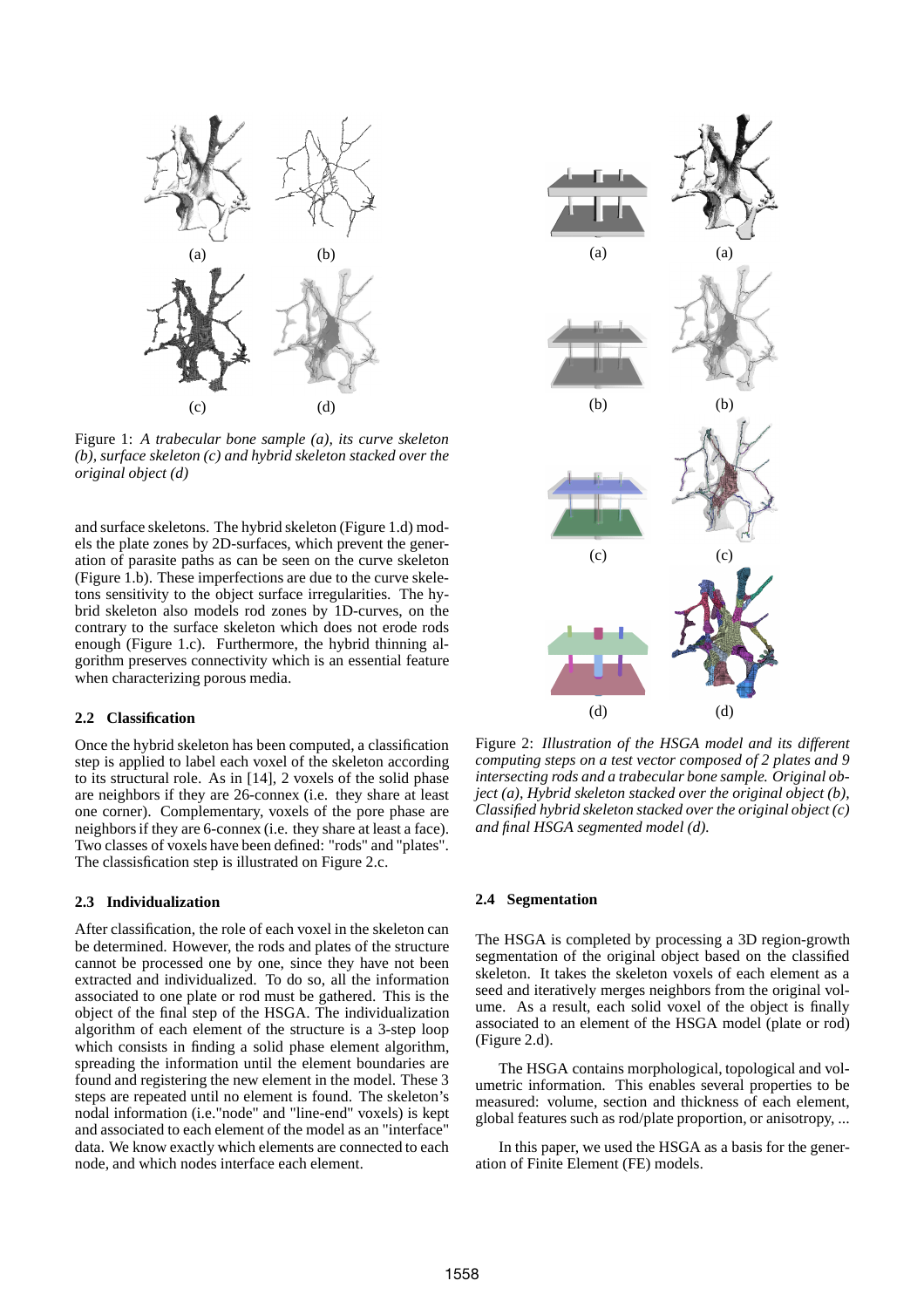

Figure 3: *Illustration of the rods to beam elements chains conversion: voxels of the 1D path extracted from its curve skeleton with intermediate nodes (a), simple cylinder model assumption (b), and beam chain modeling of the item using local thicknesses map (c)*

# **3. MECHANICAL ASSESSMENT OF POROUS MEDIA**

The reference for Finite Elements (FE) analysis of discrete samples is unquestionably the voxel-to-element conversion as evoked in [18]. But in the case of skeleton-based models, other type of elements can be used to simplify largescale problems and gain computing time and resources. The HSGA can be used in this way as a basis for the generation of simplified FE models. This section explains our modeling choices and describes the protocol used to convert data from the HSGA to FE for both rods and plates items. First, the method used to convert rod shapes to beam chains is explained. Then the triangulation technique used to convert plate shapes to shell elements is described.

## **3.1 Rods to beam elements chains conversion**

The FE that matches the geometry of a straight rod is the beam element. It is described as a 1D segment, which is assigned a circular cross section. This technique has first been investigated by [15, 19] to assess the stiffness of trabecular bone. However, results have shown that modeling bone by a simple rod network is not sufficient to get a precise stiffness evaluation, due to geometrical lack of accuracy. In order to convert a rod item to FE, we introduced the "beam chains" concept [5]. Inspired from a feature extraction technique used in the field of 3D animation [16], the beam chain introduces evenly set intermediate nodes on the curve skeleton. A process called "splitting" breaks the curve into small segments that better match the curvature of the rod item as can be seen in Figure 3. Each beam element is then assigned a local section computed using the thickness map of the object [9].

#### **3.2 Plates to shell elements conversion**

Plate zones are badly described in the case of beam-only models [15, 5], which lead to a non-negligible bias for morphological results. It is suspected that this lack of geometrical accuracy also alters mechanical results. No work has really been done on modeling plates. Recently, Lenthe et al. [19] had the idea of converting a plate into a set of beams instead of a single beam. Yet, the efficiency of this conversion can be discussed. We introduced an original approach that gather the power of a new triangulation method and a better choice of FE type to improve plate modeling [6]. The FE used to describe planar shapes is the shell element. It



Figure 4: *Illustration of the plates to shell elements conversion: 26-connex voxels of the 2D surface extracted from its surface skeleton (a), and example of a shell elements triangulation using Surface Marching Cubes (b)*



Figure 5: *Two* 64<sup>3</sup> *voxels sample extracts from the 2 populations that illustrate the microarchitectural differences in coxarthric (OA) and osteoporotic (OP) trabecular bones.*

is defined as a 2D medial surface geometry (either triangle or quad strips for example) which is assigned a thickness value. One of our algorithms called Surface Marching Cubes (SMC) [1] computes the full-resolution triangulation of the 26-connected surface. The process is inspired from a famous spatial sampling method, Marching Cubes (MC) [12] which subdivides space into cells and search those that intersect the implicit surface. Each generated triangle is converted into a shell element, then assigned a section according to the local thickness map value. Figure 4 presents the result of the triangulation of a simple 26-connex surface set.

# **4. CLINICAL STUDY**

In addition to the validation by the test vectors and in order to compare the efficiency of the different proposed techniques, we relied on medical bone data with an a priori knowledge of fracture risk. Two populations of each 9 samples extracted from post-mortem femoral head and acquired using a SkyScan micro-scanner were studied. The first 9 OP samples have been extracted from osteoporotic patients with known bone fracture risk. The other 9 OA came from coxarthric patients, which bone structure is known to be hypertrophied. Figure 5 shows 2 extracts from an OA and an OP sample. The differences between these two bones are obvious: high density and connectivity for the OA sample and thinning and rupture of the trabeculae for the OP one. After slides reconstruction, the discrete samples were pre-processed to 200<sup>3</sup> isotropic voxels cubes, with a resolution of 24.04  $\mu$ m per voxel side (i.e. 4.568 mm<sup>3</sup> for each sample).

Each technique has been processed on each of the 18 bone samples using both LSGA and HSGA models with and without mechanical features: a beam-only model using the approach developed in [15], then a beam/shell model us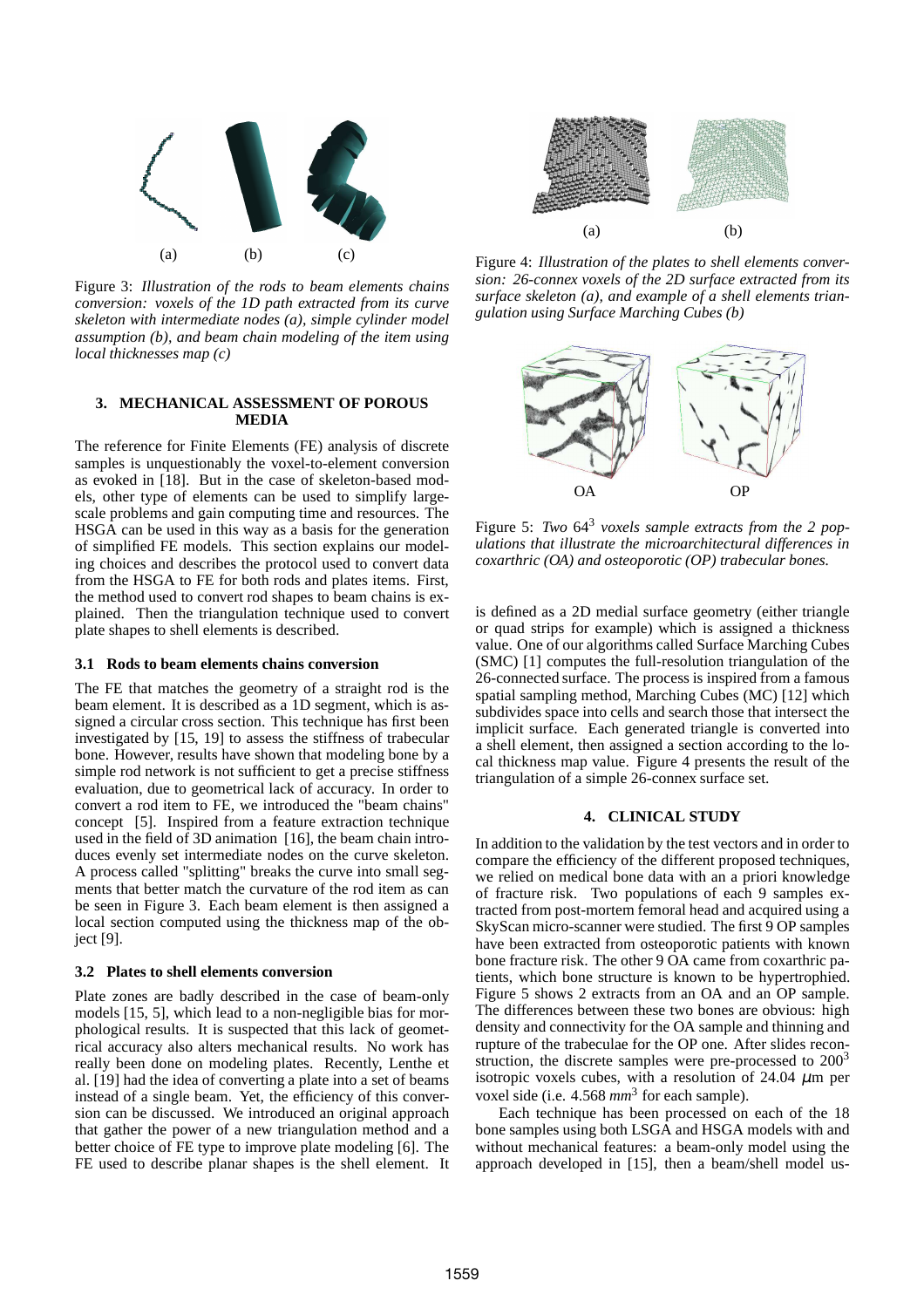ing the improved technique described in this paper. The split property has been turned on and off for rod modeling. Besides, the well-established Mean Intercept Length technique (MIL) [20] has been run for cross-comparison purposes. The following features have been extracted: Bone Mineral Density (BMD, defined as Bone Volume over Total Volume, BV/TV), Bone Surface over Total Volume (BS/TV), Bone Surface over Bone Volume (BS/BV), Trabecular Number (Tb.N), Trabecular Spacing (Tb.Sp), Trabecular Thickness (Tb.Th), connectivity  $(\beta 1)$ , number of cavities of the solid phase  $(\beta 2)$ . New Mean features have also been extracted: Rod Length (Ro.L), Rod Section (Ro.S), Rod volume (Ro.V), Rod Thickness (Ro.Th), Rod Number (Ro.N), Rod percentage (Ro.%), Plate Surface (Pl.S), Plate Volume (Pl.V), Plate Thickness (Pl.Th), Plate Number (Pl.N), Plate percentage (Pl.%), Element Number (El.N, defined as Ro.N plus Pl.N). Mesh features have been extracted from the converted FE models: Mesh Shell Number (M.Sh.N), Mesh Node Number (M.No.N), Mesh Beam Number (M.Be.N). Finally, FE models have been imported into the commercial software *Abaqus* to compute their apparent Young's Modulus *Eapp* [19] in the 3 space directions (x, y and z). *Eapp* was computed as:

$$
E_{app} = \frac{\sum RF/l^2}{\Delta l/l}
$$

where ∑*RF* represents the measured sum of the Reaction Forces (RF) on each node of the compression face, *l* is the size of the cube's side.

A discriminant analysis is used to classify the 2 populations (designed by OA and OP) into predefined classes. The purpose is to determine a decision rule - based on different features of the model - which allows us to determine the discriminant variables and the class of each observation. In order to notably mitigate the smallness of the sample used in this study, we first select the variables that best reveal the differences between the classes by a stepwise selection [11] with a high significance level of 0.15 for adding and retaining variables (STEPDISC procedure with stepwise option, SAS(c)). Using the selected variables, a discriminant analysis is performed for the different models (DISCRIM procedure,  $SAS(\hat{c})$ . Since the population size is small, the training set is composed of all observations. We assume that each group has a multivariate normal distribution. The classification criterion is based on the posterior probability of the observation to belong to each group. More precisely, an observation is classified into the group which maximizes its posterior probability of belonging. The previous criterion is based on either the individual within-group covariance matrices or the pooled covariance matrix. The Bartlett's [7] modification of the likelihood ratio test is performed to decide if the within-class covariance matrix are the same across the two populations. Since all the observations of the OA and OP classes compose the training set, there is no more observation available to form the test set. So we must use again these observations to evaluate the classification criterion. Firstly, we have calculated the proportions of well-classified using the whole training set as the test set (see table 1, column without cross-validation). However, this procedure leads to biased estimators of these proportions that could make them too optimistic. In order to reduce this bias, and then provide a better assessment of classification accuracy, we use secondly a

|                |                              | % of well classified |     |            |     |
|----------------|------------------------------|----------------------|-----|------------|-----|
|                | Retained                     | subjects             |     |            |     |
|                |                              | without              |     | with       |     |
|                | Features                     | cross-               |     | cross-     |     |
|                |                              | validation           |     | validation |     |
|                |                              | OА                   | OΡ  | ОA         | OΡ  |
| MIL            | <b>BV/TV</b>                 | 78                   | 78  | 78         | 78  |
| LSGA           | Ro.Th                        | 89                   | 78  | 89         | 78  |
| <b>HSGA</b>    | Pl.Th                        | 78                   | 78  | 78         | 78  |
| LSGA_M         | Ro.S                         | 100                  | 67  | 100        | 67  |
| LSGA MS        | Ro.S                         | 100                  | 67  | 100        | 67  |
| HSGA M         | $Pl$ .Th                     | 89                   | 78  | 78         | 78  |
| <b>HSGA_MS</b> | $\overline{P1.Th}$ , Eapp(y) | 100                  | 100 | 89         | 100 |

Table 1: Discriminant variables for each model and percentage of well-classified observations from OA and OP groups for each technique with and without cross-validation method. LSGA\_M, HSGA\_M, LSGA\_MS and HSGA\_MS refer to the following: LSGA and HSGA models, M stands for Mechanical simulations and S stands for Split.

cross-validation technique [10]. It consists in creating artificial samples using  $n - 1$  out of the *n* observations. Each sample is considered as a training set on which the discriminant function is calculated and applied to the one observation left out. The proportion of misclassified for each group is evaluated from the number of observations in that group that are misclassified. All the statistical results are reported in table 1.

#### **5. DISCUSSION**

The aim of this statistical analysis using the series of 6 generated models was to investigate the effect of the successive geometrical improvements (from simple morphological LSGA to our new HSGA beam/shell model) on the ability of each technique to discriminate the 2 populations.

The statistical results reported in table 1 lead to informative remarks. First, the well-known importance of the BV/TV measure is recalled, by being the one and only significant variable of the MIL. It can be seen that it does not lead to a perfect classification (78% on both populations), which illustrates the need to associate other features to the BMD. All the LSGA simplified models, with or without mechanical features, lead to the selection of a rod property variable (either Ro.Th thickness or Ro.S section). This observation confirms the conclusion of previous articles [15], in which the beamonly model was said to suffer from deleterious geometrical approximations. The efficiency of such LSGA models reach an unbalanced 100/67% classification rate. This imprecision might be caused by the fact that LSGA ignores 2D surfaces in the OA samples, which are mainly composed of plates. The results also show that the HSGA model introduces significant plate information. The Pl.Th plate thickness parameter seems to outstand the traditional rod properties as it is retained by the stepwise method. The best results are obtained using the HSGA model combined to mechanical simulations using split conversion. It is confirmed that the split process improves the efficiency of the HSGA, leading to a strong 89/100% classification of the samples with the crossvalidation technique. In addition, the mechanical FE analysis based on the HSGA beam/shell model provides useful addi-